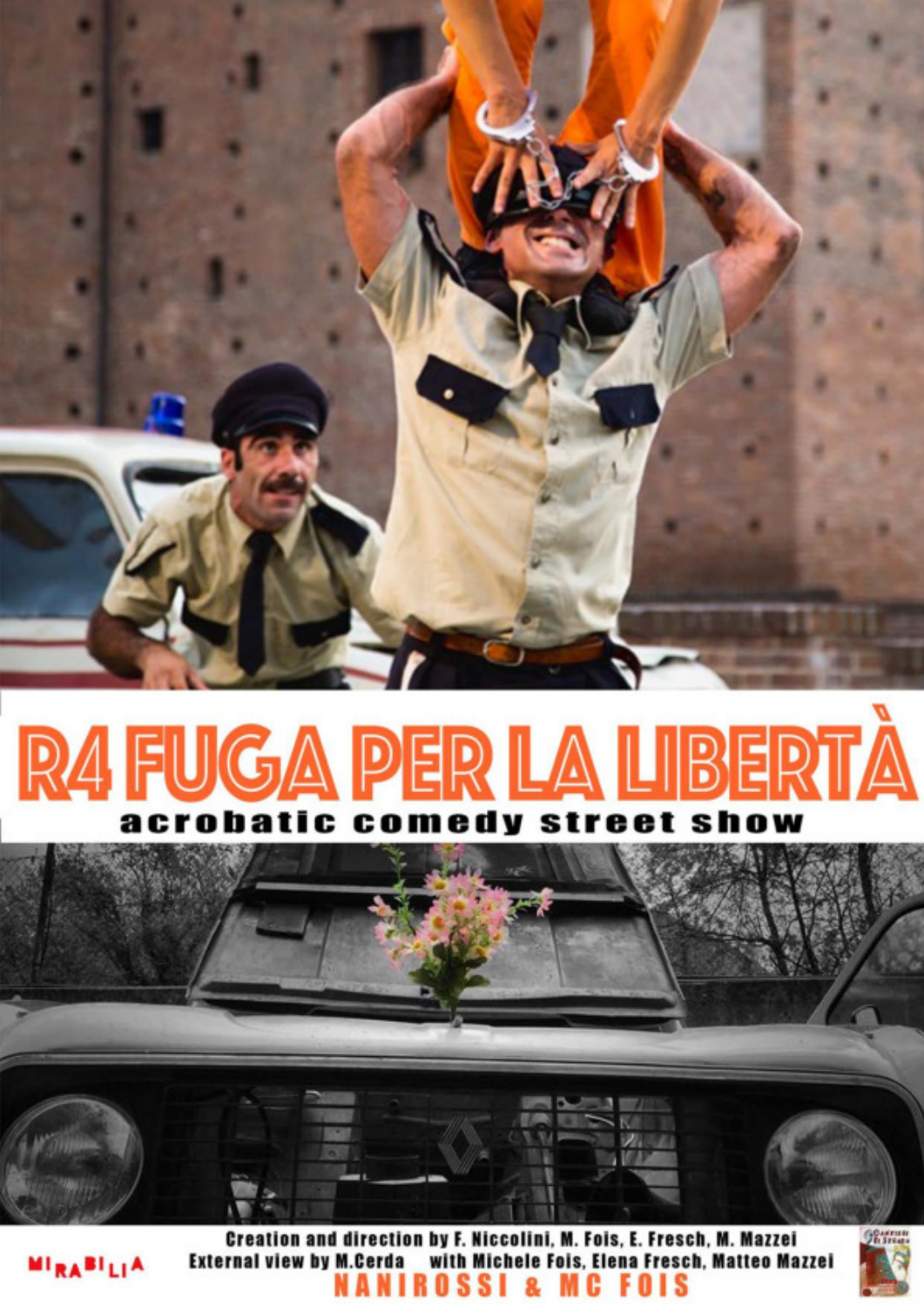

Special units. Maximum security and law enforcement: two agents, code-named Chesterfield and Wellington, are engaged in an intricate mission: the transfer of a dangerous criminal from one prison to another. Will our heroes succeed in this arduous task?

Difficult to give a definite answer, because the road - as always - is full of surprises. Perhaps the car that has been entrusted to the mission is not in the best of states and perhaps even they are not the best special agents on the market, or perhaps they are not even special agents: special for sure, but not responsible for public order ...

So between intentional, unintentional and unexpected, stunts, gags, technical virtuosities, as well as close encounters with the public, our special agents will try to do everything possible to keep the situation under control and achieve the desired goal. Despite their efforts, the effect will not be what they want, and all attempts to restore order will inevitably lead to chaos or rather to a real public disorder.

Idea, creation and direction: F.Niccolini Michele Fois, Elena Fresch, Matteo Mazzei. with Michele Fois, Elena Fresch, Matteo Mazzei External View M. Cerda

> **"Premio Giovanna Bolzan"** 2014 Cantieri di Strada, Italy

**Best Open Air Performance** 2017 Haifa Int. Children's Theatre Festival, Israel

**urbANA lijubliANA Award of excellence** 2017 Ana Desetnica Festival, Slovenia